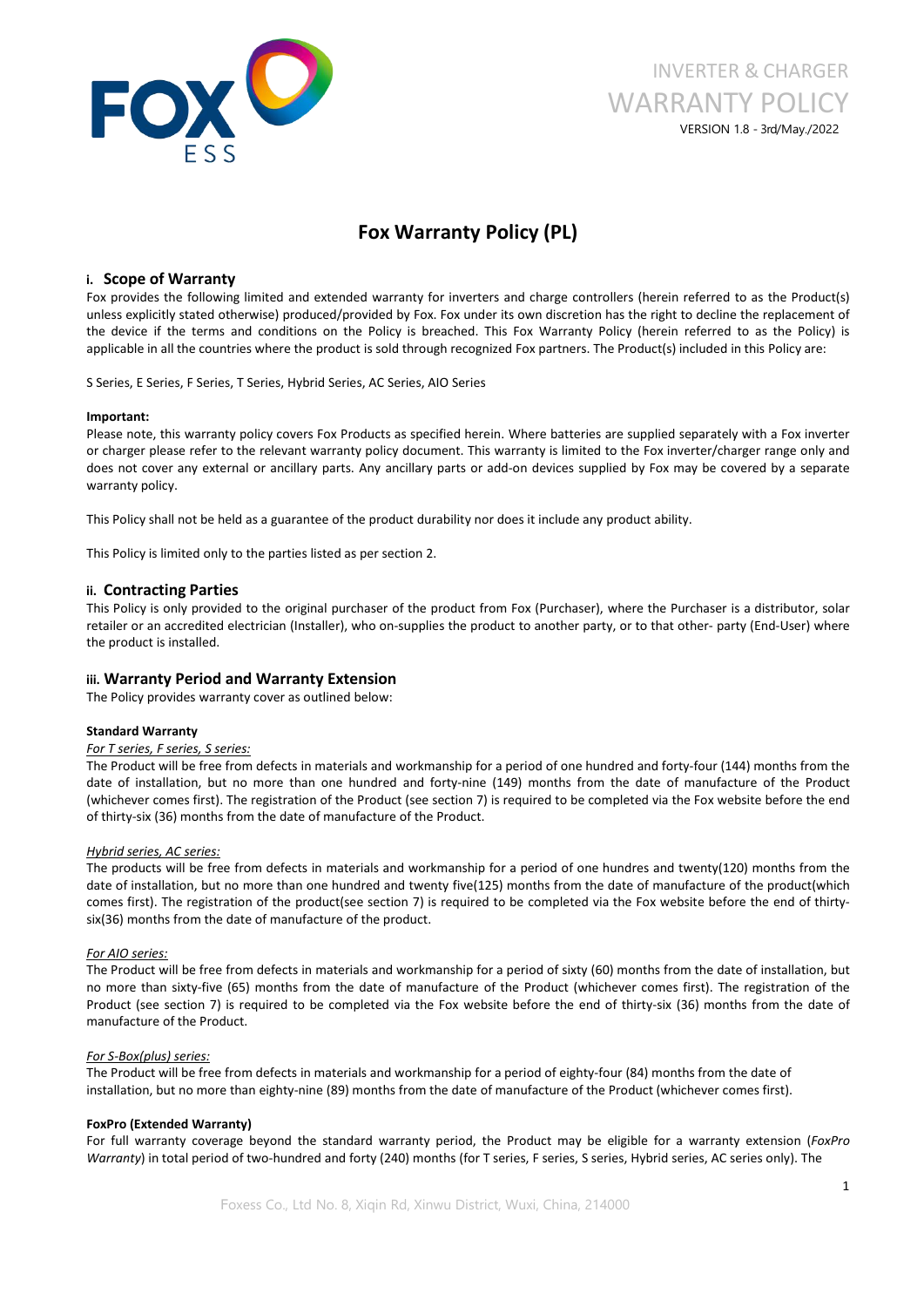

*FoxPro* warranty extension is available for purchase up to thirty-six (36) months from the commissioning date ofthe Product.

On account of the product being replaced, the unexpired warranty is transferred to the replacement product, applicable to both the standard and extended (*FoxPro*) warranty.

Note: Standard warranty is 5 years for AIO, can be extended to 10 years with extra cost, apply to Poland and Czech Republic only.

# **iv. Policy Claim Eligibility**

The only person(s) eligible to claim warranty under this contact are the Installer and Fox authorized personnel. If the Installer has gone into administration or insolvency or if the site is in a remote area, the End-User/Installer at their discretion and expense may appoint a Local Installer to carry out the functions of the original Installer. Eligibility of a Service Rebate is in accordance with sections 5 and 6 of this Policy.

# **v. Limited Liability**

In the event of damages related to the causes listed below, no warranty claims will be acknowledged or accepted. Claims that relate to defects that are caused by the following factors are not covered by Fox's warranty obligations:

- Inadequate ventilation and circulation resulting in minimized cooling and natural airflow;
- Improper installation of the Product(s) and/or installation performed by a non-accredited Installer;
- Improper or noncompliant use, installation, commissioning, start up or operation;
- Improper wiring of the Product causing arching or damage of the Product or its parts;
- Improper use or misuse of the Product(s) by the Installer or End-User e.g. damage resulting from dropping the Product during installation;
- Use of improper connectors, e.g. where the Installer has installed the Product with different brand and/or model of connectors other than those supplied with the Product;
- Damage of the Product(s) that originate from other parts of the system;
- Force majeure (storm damage, lightning strike, overvoltage, fire, thunderstorm, flooding etc.)
- Damage that occurred during the transportation of the Product(s);
- Flaws that do not adversely affect the proper functioning of the product(s), e.g. cosmetic issues, wear and tear;
- Unauthorized repair and reinstallation of the Product(s);
- Where the Installer has not followed the warranty claim process and detailed in section 9, and/or proper evidence of the fault and/or test carried out on site has not been provided to Fox;
- Failure to follow the safety regulations and/or operating instructions in respect to the Product(s) operating manual.

Where authorized Fox personnel verify that the claim is valid and the Product is faulty owing to defects from materials and workmanship, Fox under its discretion will:

- repair of the product on site or at a designated Fox office or service centre;
- provide the closest Product within its current range of products for the replacement of the faulty or damagedProduct.

The replacement Product(s) may differ in the specification and size within parameters deemed reasonable by Fox. Fox may replace parts with refurbished parts.

## **vi. Exclusions**

This Policy does not cover the components that were not initially sold by Fox as a part of the system. This also includes components of the system sourced by the End-User or Installer that may be of the same manufacturer and/or model as the one provided by Fox.

## **vii.Registration**

It is recommended that all Products are registered in order that they qualify under the terms of this Policy. Registration is a strict required. Warranties should be registered within thirty-six (36) months of installation, however it is recommended that they are registered no more than six (6) weeks following the successful installation and commissioning of the Product where possible. The information required at the point of registration via the Fox website is as follows:

- **1.** Product model
- 
- 
- 
- **2.** Product serial number<br>**3.** Installation date<br>**4.** Customer name<br>**5.** Installation postal/zip code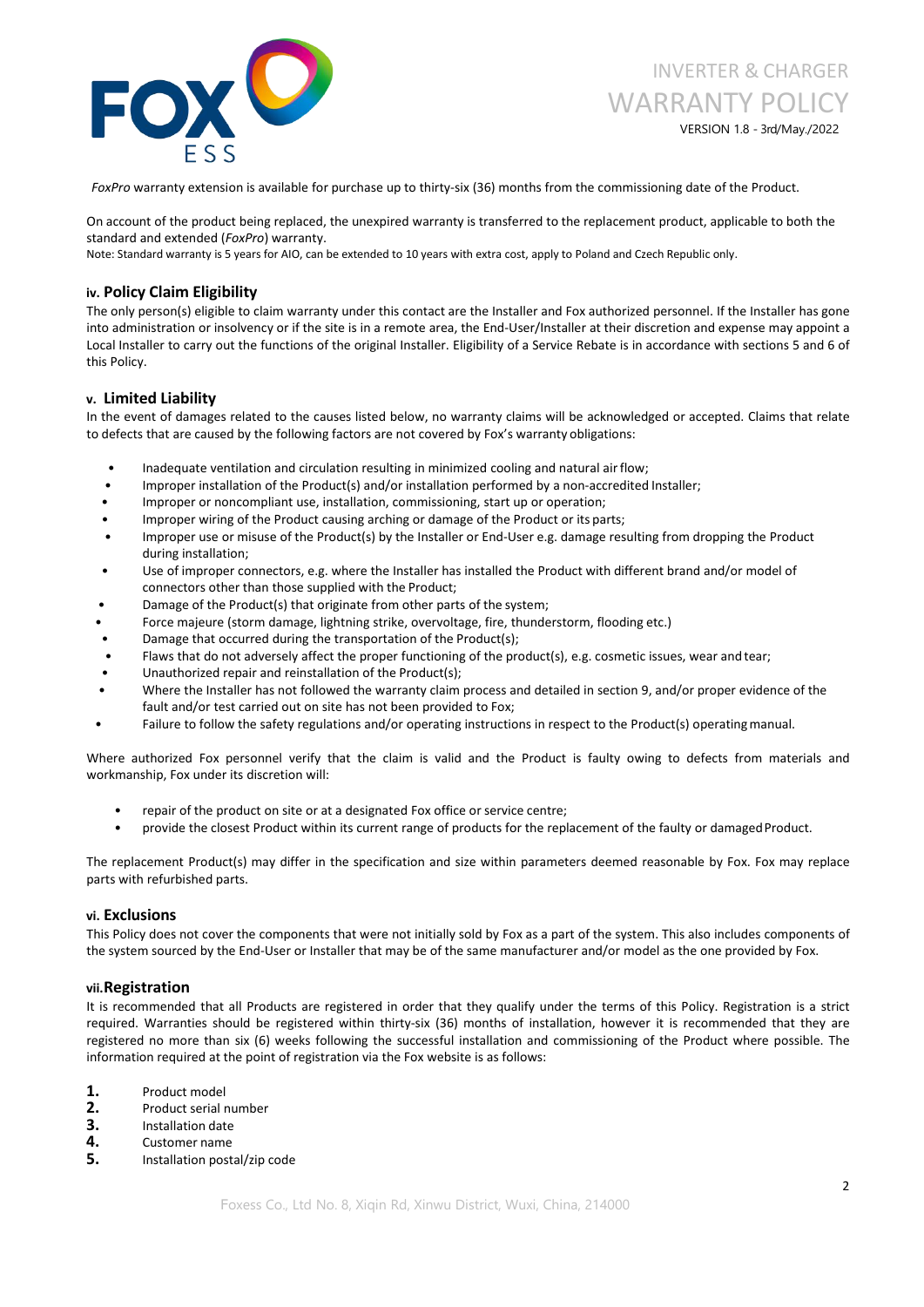



# **viii. Warranty Claim Process**

It is the duty of the Installer to contact Fox in the event of a fault with the following information.

Name of the Installer: Product Model No: Fault Code: Fault Details: Contact Details:

Fox may ask for additional details depending on the fault conditions. Fox will run tests on the product and may advise the Installer to take photos for verification purposes. The Installer is required to submit an RMA Form with the evidence and any additional information requested by Fox. Once the form is received a unique ticket number is issued which will be used for tracking the progress of the claim. Fox isobliged to approve and dispatch the Product within 3 working days subject to availability of the product. Once the replacement is completed, the Installer is obliged to arrange the shipping of the faulty product to Fox within a maximum of thirty (30) days of the replacement being received. Failure to do so will forfeit eligibility for the service rebate outlined in section 5.

If an allegedly faulty Product is returned to Fox pursuant to this Policy, and is found by Fox to be free of defects that would qualify it for replacement under this policy, or due to limited liability as stated in section 6, Fox will apply a flat-rate inspection charge for each Product and/or will seek to recover the full costs of the replacement Product.

Note: Any Product replacement has to be approved by Fox in all cases. Any replacement of the Product issued without the consent of Fox will invalidate an associated claim.

#### **ix. Further Rights at Law**

In addition to the warranty provided by Fox, the end-user/Installer have statutory rights that will not be limited or replaced by this warranty. The products provided by Fox comes with guarantees that cannot be excluded under consumer laws in the country/territory where the product is installed.

### **Contact Information**

Foxess Polska Sp. Zo. o. service@fox-ess.com